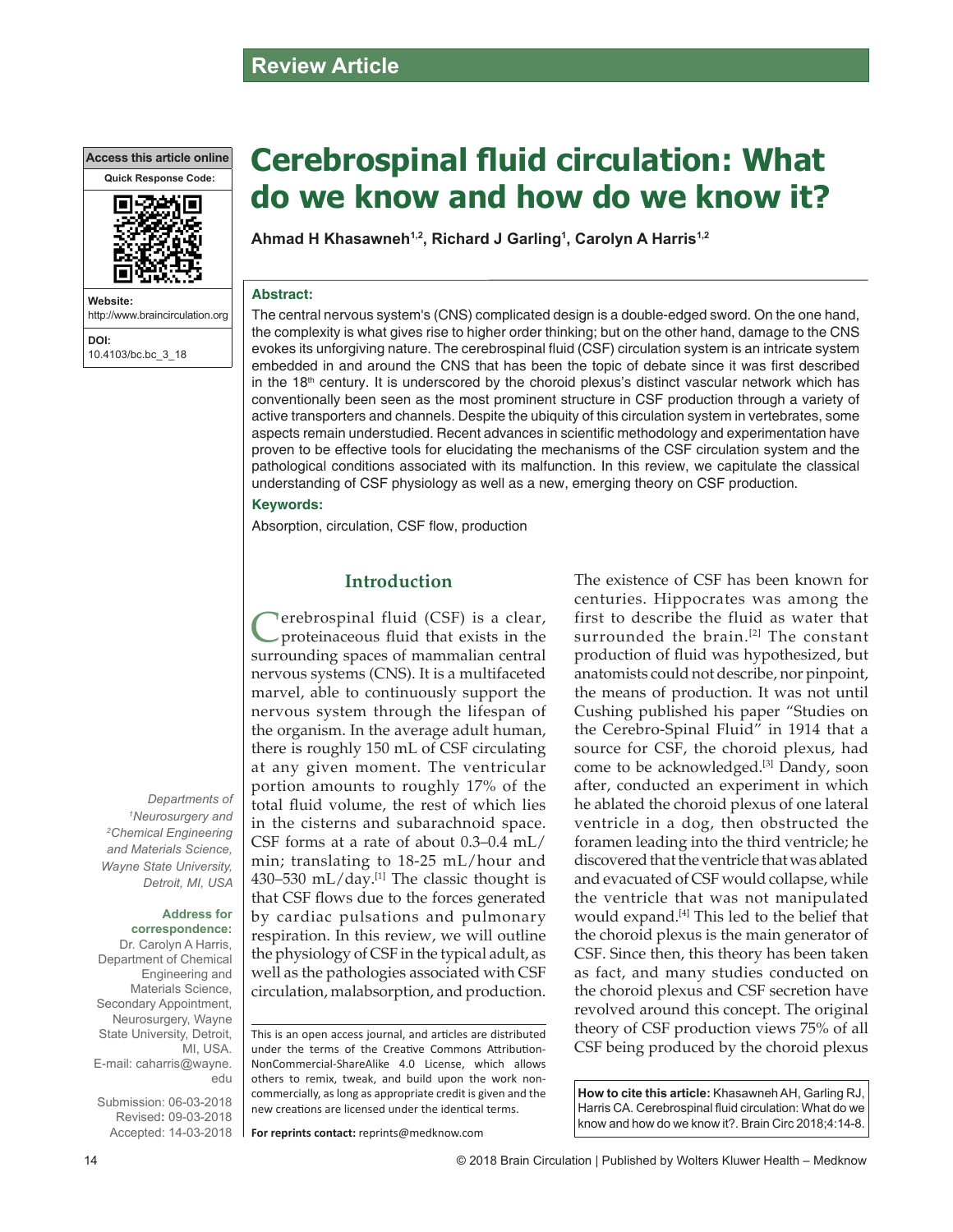epithelium, while the remaining quarter being produced by other CNS structures such as the ependymal wall, cerebral parenchyma, and interstitial fluid (ISF).[5] Recently, however, there has been criticism regarding the design of experiments conducted by Cushing and Dandy on the choroid plexuses– calling into question the veracity of what we know about CSF.

# **Cerebrospinal Fluid Production**

The secretion of CSF from any of the four choroid plexuses occurs as a two-stage process.[6] In the first stage, plasma is passively filtered across the fenestrated capillary endothelium into the choroidal interstitial space due to the osmotic pressure gradient between the two surfaces. The ultrafiltrate then undergoes active transport across the choroidal epithelium into the ventricular spaces.

An alternative hypothesis on the production of CSF brought about by Orešković and Klarica sheds light on new developments regarding the choroid plexus as the main site of CSF formation. They call into question nearly 100 years of research which elucidated the role of the plexuses in the CSF system, citing faulty methodologies that are highly subject to error and misinterpretation as well as experimental settings (*ex vivo* and *in vitro*) that do not represent the true physiology of the system. The authors assert that no experiment has undoubtedly confirmed the capacity of the choroid plexus to completely generate the predicted volume of CSF. The main criticism asserted is that Dandy's previously mentioned experiment was not reproducible and conducted on only a single canine subject, yet served as a foundation for the classical theory. The new working theory they posit sees CSF formation as an active process that is not affected by intracranial pressure. In balanced physiological conditions, the rate of CSF formation must be equal to the rate of absorption. They postulate that this could extend to flow rate, given that formation and absorption occur in different compartments of the system. To them, it is, therefore, logical to say that secretion of CSF is the driving force of flow and circulation if there is going to be a steady volume of CSF.<sup>[7]</sup>

Orešković and Klarica examine the implications of choroid plexectomies on CSF physiology. According to the classical theory, a choroid plexectomy should significantly reduce the overall secretion of CSF, therefore providing some pressure relief in patients who have hydrocephalus. However, this is not always the outcome of the procedure; in fact, research shows that two-thirds of patients who receive the treatment should be shunted due to the recurrence of hydrocephalus.[8] In addition, Orešković and Klarica cite a study conducted by Hammock and Millhorat on rhesus monkeys in which a choroid plexectomy

was performed, yet the biochemical composition of the fluid remained normal; this suggests a lesser role for the choroid plexus in molecular transport.[9] Bearing in mind nearly a century of a century of CSF research, a critical, new theory emerged in an attempt to reconcile the apparent inconsistencies of the classical theory. The new theory takes a more systematic approach, it shifts attention to the Virchow–Robin spaces (also known as perivascular spaces), which exist between where the cerebral vasculature descends from the subarachnoid space into the CNS, perforating the pia mater.<sup>[10]</sup> It is at this junction that the formation and absorption of both interstitial and CSFs occur, driven by both hydrostatic and osmotic pressure differences between the CSF circulation system and surrounding tissue. This would indicate that CSF is continually produced throughout the circulatory route and not in localized secretory organs, and any changes in the volume of CSF are influenced by the CSF osmolarity.[9] Interestingly, however, osmolarity changes can be particularly acute, where CSF volume flow can return to normal despite hypotonic serum (sink action).<sup>[11]</sup>

While there is evidence to support these claims of CSF mixing and production, there is also a wealth of literature describing the ebbs and flows of CSF, and net flow.[12] The proposed active secretion and absorption of CSF by the entire CSF circulation system, according to Spector, ignores the mixing of CSF which is substantiated by the motile cilia present on the ependymal wall as well as the shuttling of growth factors to certain regions of the brain.<sup>[12]</sup>

### **The Composition of Cerebrospinal Fluid**

CSF is mainly composed of water (99%), with the remaining 1% accounted for by proteins, ions, neurotransmitters, and glucose.<sup>[13]</sup> The concentration of each of these proteins, the total viscosity, and the CSF surface tension varies with pathology.[14,15] On the apical side, epithelial cells are anchored together by tight junctions which restrict the movement of these molecules; this and intercellular gap junctions give rise to the blood–CSF barrier. The composition of CSF varies from that of serum due to the differential expression of membrane-associated channels and transport proteins, ultimately resulting in the unidirectional nature of the choroidal epithelium.[1] The apical side of the epithelium is covered in microvilli that beat with the motion of the CSF, while the basolateral side is packed with folds and creases which increase the cells' surface area, making it more suited for absorption. Compared to plasma, CSF generally contains a higher concentration of sodium, chloride, and magnesium and lower concentrations of potassium and calcium.[16] This difference is conferred by active transport from the interstitial compartment that is propagated by cytoplasmic carbonic anhydrases which produce the H<sup>+</sup> and HCO<sub>3</sub><sup>-</sup> ions that are exchanged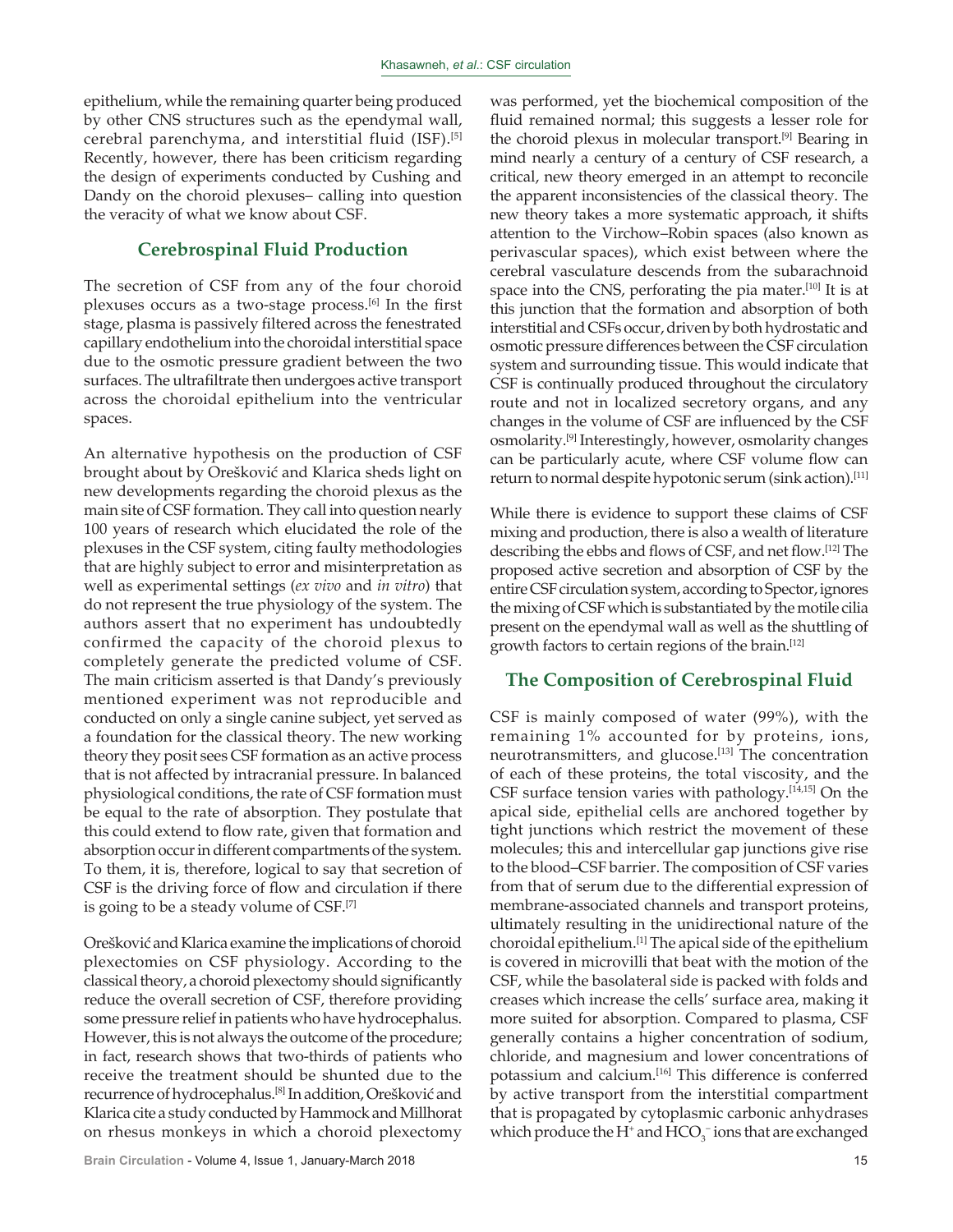for Na<sup>+</sup> and Cl<sup>−</sup> by basolateral transport proteins.<sup>[1]</sup> On the apical side, active transport pumps release the ions into the ventricular spaces. Movement of water across the apical membrane has been shown to be due to the presence of aquaporin-1 (AQ-1); in fact, a study conducted by Mobasheri and Marples revealed that choroid plexus was among the tissues with the highest expression of AQ-1 in the body.<sup>[17]</sup> The method for water transport across the basolateral membrane remains to be inconclusive; many studies have seen diverging results pertaining to AQ-4, which was believed to be the prime candidate for the mechanism.

The function of CSF has been one focus of mechanistic study, and the study of disease states which influence production, absorption, or CSF composition. Other than its mechanical role, CSF plays a significant role in biochemical homeostasis throughout the CNS. It has playfully been called a "nourishing liquor," among, others for its filtering functions.[12] New techniques to analyze proteins, lipids, hormones, and microRNAs suggest the robust diversity of CSF constituents, their diffusion, and their active transport across patient cohorts, within a patient over development or time, or dependent on a disease state.<sup>[18]</sup> Some CSF biomolecules, such as secreted growth factors, neurotransmitters, morphogens, cytokines, extracellular matrix proteins, proteins involved in permeability, binding proteins, and adhesion molecules can influence production, absorption, and periventricular tissue and CSF homeostasis. Similarly, the microenvironment composition surrounding periventricular cells, and their activity, are manipulated by changes in solute transporters and CSF pathologies.<sup>[18]</sup>

# **Movement and Absorption of Cerebrospinal Fluid**

After production, CSF movement generally occurs through the ventricular system, assisted, in part, by ciliated ependyma which beat in synchrony.<sup>[19]</sup> CSF net flow is still generally believed to flow through the ventricular system, initiated at the lateral ventricles.[5] From the lateral ventricles, CSF flows through the left and right foramen of Monro to the third ventricle. Next, it flows through the aqueduct of Sylvius into the fourth ventricle. From the fourth ventricle, the CSF may exit through the foramen of Lushka laterally, or the foramen of Magendie medially to the subarachnoid space. Passing through the foramen of Magendie results in filling of the spinal subarachnoid space. CSF egressing through the foramen of Lushka travels into the subarachnoid space of the cisterns and subarachnoid space overlying the cerebral cortex. The CSF from the subarachnoid space is eventually reabsorbed through outpouchings into the superior sagittal sinus (SSS) known as the arachnoid

granulations. Arachnoid granulations act as an avenue for CSF reabsorption into the blood circulation through a pressure-dependent gradient.<sup>[6,20]</sup> The arachnoid granulations appear as outpouchings into the SSS due to the pressure in the subarachnoid space being greater than the venous sinus pressure (NB: direct visualization of arachnoid granulations intraoperatively would reveal the inverse).

Similar to new theories on CSF production are theories of absorption. Studies in rabbit and ovine models have revealed that CSF may also be significantly absorbed by way of cervical lymphatics.<sup>[6]</sup> CSF not reabsorbed through arachnoid granulations may reach the cervical lymphatics through two potential pathways. The first is along the subarachnoid space of exiting cranial nerves.<sup>[6,21]</sup> This provides a direct route in which CSF may be transferred from the cisterns to the to the extracranial lymphatics. The second pathway by which CSF may reach lymphatics is along the Virchow–Robin space of arteries and veins penetrating brain parenchyma.[22] The Virchow–Robin space is the potential space surrounding penetrating arteries and veins of the brain parenchyma that may vary in size depending on pathology. When CSF is not absorbed through the classical pathway, it may enter the Virchow–Robin space or be shunted to the ISF. The ISF is a compartment with the bidirectional flow to the Virchow– Robin and subarachnoid space that is believed to be mediated by AQs; but this is the topic of ongoing research. If CSF enters the ISF, it will ultimately be reabsorbed into the bloodstream, enter the Virchow–Robin space, or reenter the subarachnoid space. From the Virchow–Robin space, CSF can reenter the subarachnoid space or be reabsorbed by cervical lymphatics dependent on the forces exerted by cardiac pulsations and pulmonary respiration.

In addition to the circulation of CSF into cervical lymphatics, there have been studies describing CSF reabsorption into the dural venous plexus. At birth, arachnoid granulations are not fully developed, and CSF absorption relies on the venous plexus of the inner surface of dura that is more robust in infants.[23,24] Although not as extensive in adults, the dural venous plexus is still believed to play a role in absorption. Adult and fetal cadaver dissections and animal models with intradural injections have all been shown to demonstrate filling of the parasagittal dural venous plexus.<sup>[25-27]</sup> The exact mechanism of CSF uptake still has not been elucidated.<sup>[24]</sup>

# **The Pathophysiology of Cerebrospinal Fluid**

Disruption of CSF homeostasis can result in overproduction or decreased absorption of CSF, both of which may result in pathologies; one of interest is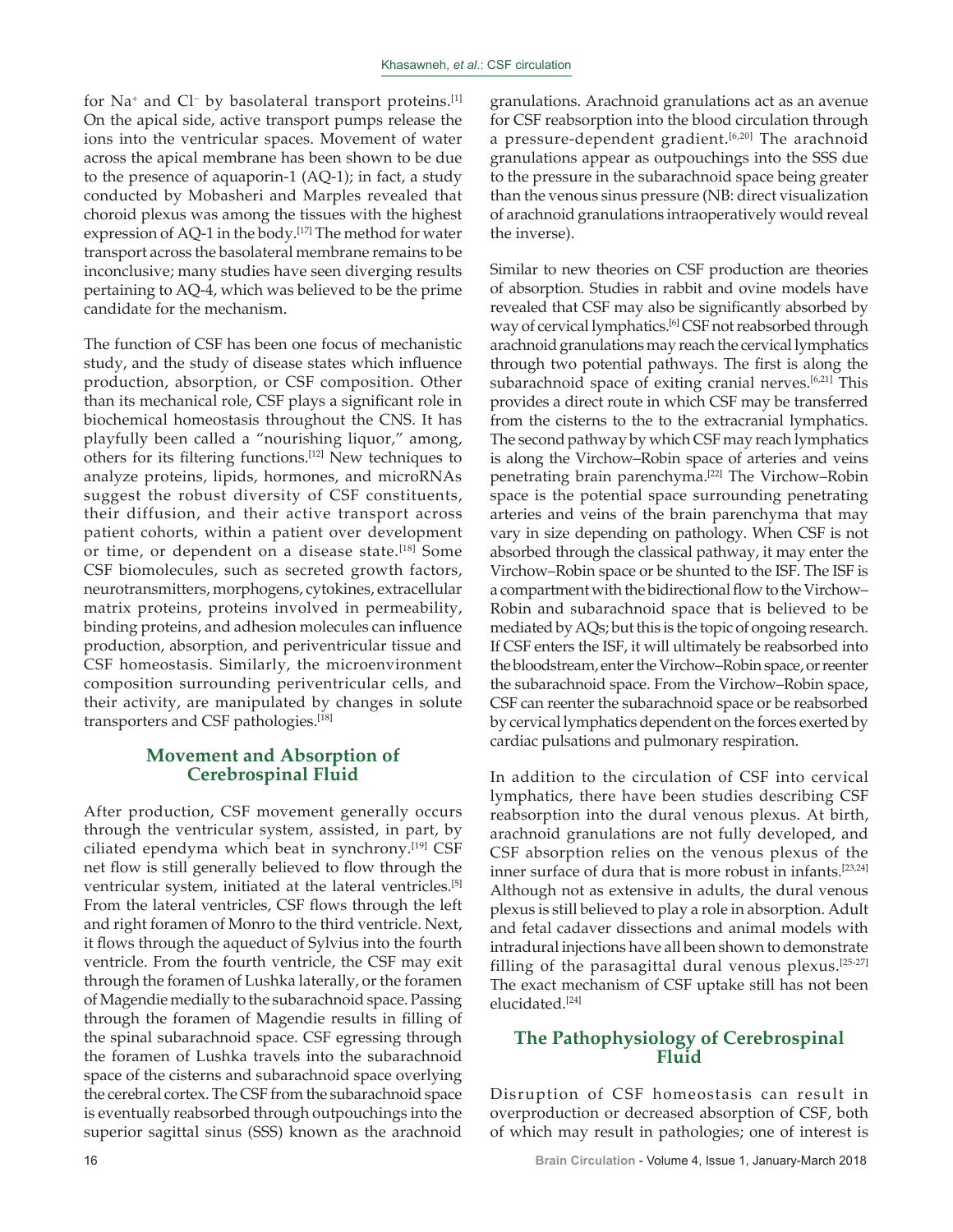hydrocephalus. Obstruction anywhere in the ventricular system may result in increased intracranial pressure, which can create cascades of brain abnormalities, including cell death, inflammatory cell response, and cell shedding from the ventricular wall, or manipulation of the biochemical response of the cells.[28] Common the result of obstructive hydrocephalus include tumors, intraventricular hemorrhages, and congenital webs.[29] Blockage of the ventricular system proximally at the third ventricle, aqueduct of Sylvius, or fourth ventricle prevents absorption of CSF through the classical pathway and alternative pathways such as extracranial lymphatics. Alternatively, hydrocephalus caused by decreased absorption of CSF is commonly the result of infection, meningitis, subarachnoid hemorrhage, and trauma.<sup>[29]</sup> Infection, meningitis, and subarachnoid hemorrhage lead to an inflammatory response that causes scarring and obstruction of arachnoid granulations with a resultant decrease in CSF absorption and dysregulation of CSF homeostasis. Posttraumatic hydrocephalus is a little more complex and may be multifactorial. In the event of a patient with traumatic brain injury (TBI), ventriculomegaly may result from neuronal loss, ischemic events, or increased brain compliance after a craniectomy.[30,31] In the case of craniectomy, the dura is not closed and the bone flap may be left off for weeks to months before cranioplasty which leads to decreased resistance to CSF flow and a resultant increase in brain compliance.[20,32] Cranioplasty may result in the resolution of these changes or the alterations in brain compliance may not be readily reversed leading to the need for ventricular shunting of the excess CSF.[31,33] It is the increased intracranial pressure from the hydrocephalus not the ventriculomegaly that is the problem. Ex vacuo hydrocephalus, or enlarged ventricles due to loss of brain matter, is commonly seen secondary to brain atrophy. Common causes in addition to the neuronal loss seen from traumatic brain injury are any pathologies resulting in a significant neuronal loss such as dementia, alcoholism, and advanced age. In ex vacuo hydrocephalus, the ventricles are enlarged, but the brain compliance and CSF outflow resistance are not increased.

Certainly, the study of the mechanisms by which CSF circulation is produced, absorbed, and regulated is an area of ongoing research, of which can be influenced by age and pathology. Future work is needed to understand the intricacies of each.

### **Financial support and sponsorship**

This review was supported through internal funds at Wayne State University.

### **Conflicts of interest**

There are no conflicts of interest.

## **References**

- 1. Brown PD, Davies SL, Speake T, MillarID. Molecular mechanisms of cerebrospinal fluid production. Neuroscience 2004;129:957‑70.
- 2. Hajdu SI. A note from history: Discovery of the cerebrospinal fluid. Ann Clin Lab Sci 2003;33:334‑6.
- 3. Cushing H. Studies on the cerebro‑spinal fluid: I. Introduction. J Med Res 1914;31:1-9.
- 4. DandyWE. Experimental hydrocephalus. Ann Surg 1919;70:129-42.
- 5. Johanson CE, Duncan JA 3rd, Klinge PM, Brinker T, Stopa EG, Silverberg GD, *et al.* Multiplicity of cerebrospinal fluid functions: New challenges in health and disease. Cerebrospinal Fluid Res 2008;5:10.
- 6. Brinker T, Stopa E, Morrison J, Klinge P. A new look at cerebrospinal fluid circulation. Fluids Barriers CNS 2014;11:10.
- 7. Oresković D, Klarica M. The formation of cerebrospinal fluid: Nearly a hundred years of interpretations and misinterpretations. Brain Res Rev 2010a; 64:241-62.
- Lapras C, Mertens P, Guilburd JN, Lapras C Jr., Pialat J, Patet JD, *et al.* Choroid plexectomy for the treatment of chronic infected hydrocephalus. Childs Nerv Syst 1988;4:139-43.
- 9. Oresković D, Klarica M. The formation of cerebrospinal fluid: Nearly a hundred years of interpretations and misinterpretations. Brain Res Rev 2010b; 64:241-62.
- 10. Bulat M, Lupret V, Orehković D, Klarica M. Transventricular and transpial absorption of cerebrospinal fluid into cerebral microvessels. Coll Antropol 2008;32 Suppl 1:43-50.
- 11. Hochwald GM, Wald A, Malhan C. The sink action of cerebrospinal fluid volume flow. Effect on brain water content. Arch Neurol 1976;33:339-44.
- 12. Spector R, Robert Snodgrass S, Johanson CE. A balanced view of the cerebrospinal fluid composition and functions: Focus on adult humans. Exp Neurol 2015;273:57-68.
- 13. Bulat M, Klarica M. Recent insights into a new hydrodynamics of the cerebrospinal fluid. Brain Res Rev 2011;65:99‑112.
- 14. Brydon HL, Hayward R, Harkness W, Bayston R. Physical properties of cerebrospinal fluid of relevance to shunt function 2: The effect of protein upon CSF surface tension and contact angle. Br J Neurosurg 1995;9:645-51.
- 15. Brydon HL, Hayward R, Harkness W, Bayston R. Does the cerebrospinal fluid protein concentration increase the risk of shunt complications? Br J Neurosurg 1996;10:267-73.
- 16. Sakka L, Coll G, Chazal J. Anatomy and physiology of cerebrospinal fluid. Eur Ann Otorhinolaryngol Head Neck Dis 2011;128:309-16.
- 17. Mobasheri A, Marples D. Expression of the AQP-1 water channel in normal human tissues: A semiquantitative study using tissue microarray technology. Am J Physiol Cell Physiol 2004;286:C529-37.
- 18. Johanson C, Johanson N. Merging transport data for choroid plexus with blood-brain barrier to model CNS homeostasis and disease more effectively. CNS Neurol Disord Drug Targets 2016;15:1151-80.
- 19. Roales-Buján R, Páez P, Guerra M, Rodríguez S, Vío K, Ho-Plagaro A, *et al.* Astrocytes acquire morphological and functional characteristics of ependymal cells following disruption of ependyma in hydrocephalus. Acta Neuropathol 2012;124:531-46.
- 20. Czosnyka Z, Czosnyka M, Lavinio A, Keong N, Pickard JD. Clinical testing of CSF circulation. Eur J Anaesthesiol Suppl 2008;42:142-5.
- 21. McComb JG. Recent research into the nature of cerebrospinal fluid formation and absorption. J Neurosurg 1983;59:369-83.
- 22. Cherian I, Beltran M, Kasper EM, Bhattarai B, Munokami S, Grasso G, *et al.* Exploring the virchow-robin spaces function: A unified theory of brain diseases. Surg Neurol Int 2016;7:S711‑4.
- 23. le Gros Clark WE. On the pacchionian bodies. J Anat 1920;55:40-8.